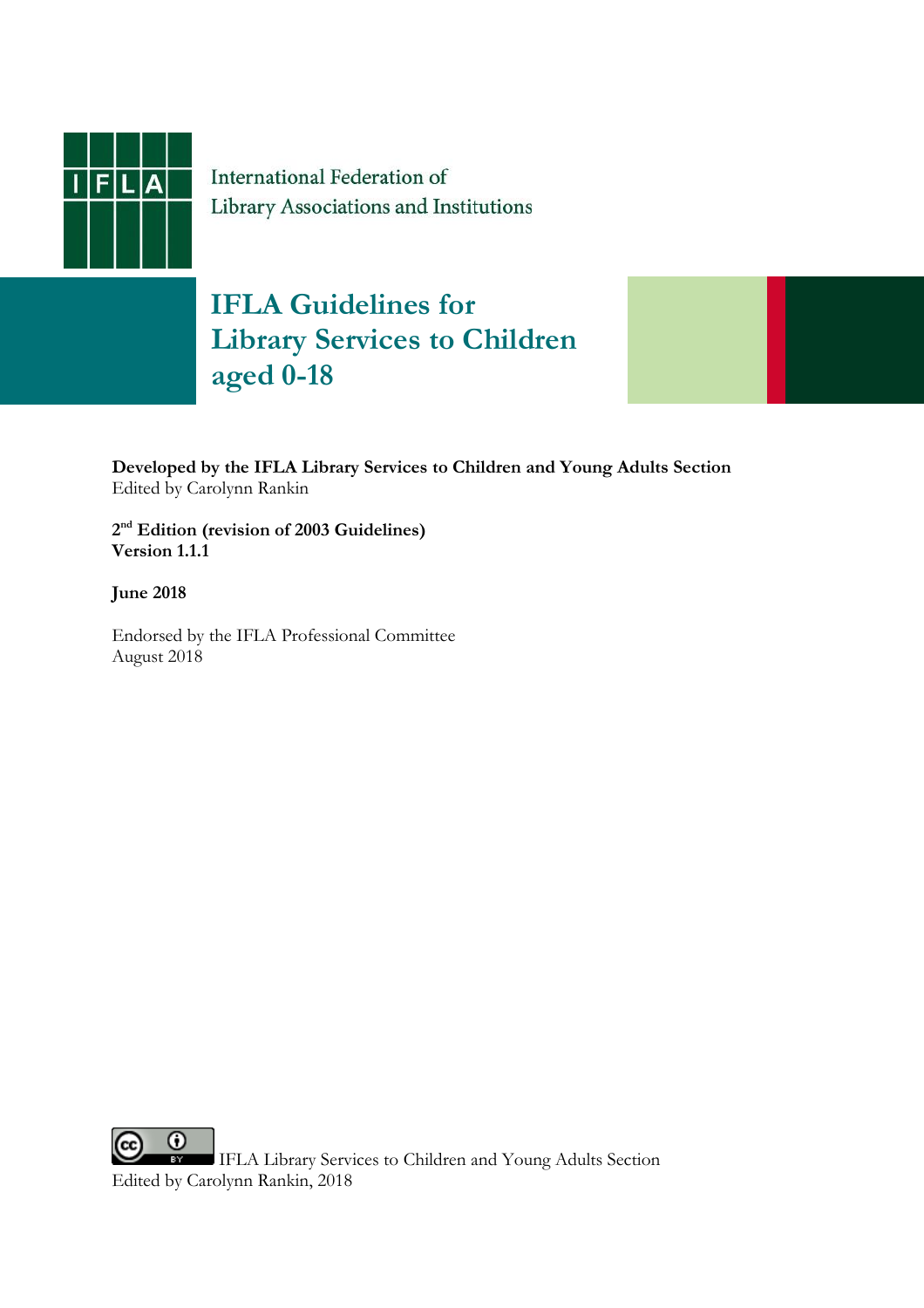Acknowledgments

The IFLA Libraries for Children and Young Adults Section would like to extend thanks and appreciation to all those who participated in the review process.

© 2018 by IFLA Library Services to Children and Young Adults Section; Edited by Carolynn Rankin. This work is licensed under the Creative Commons Attribution 4.0 International (CC BY 4.0) license. To view a copy of this license, visit: [http://creativecommons.org/licenses/by/4.0](http://creativecommons.org/licenses/by/4.0/)

IFLA P.O. Box 95312 2509 CH Den Haag Netherlands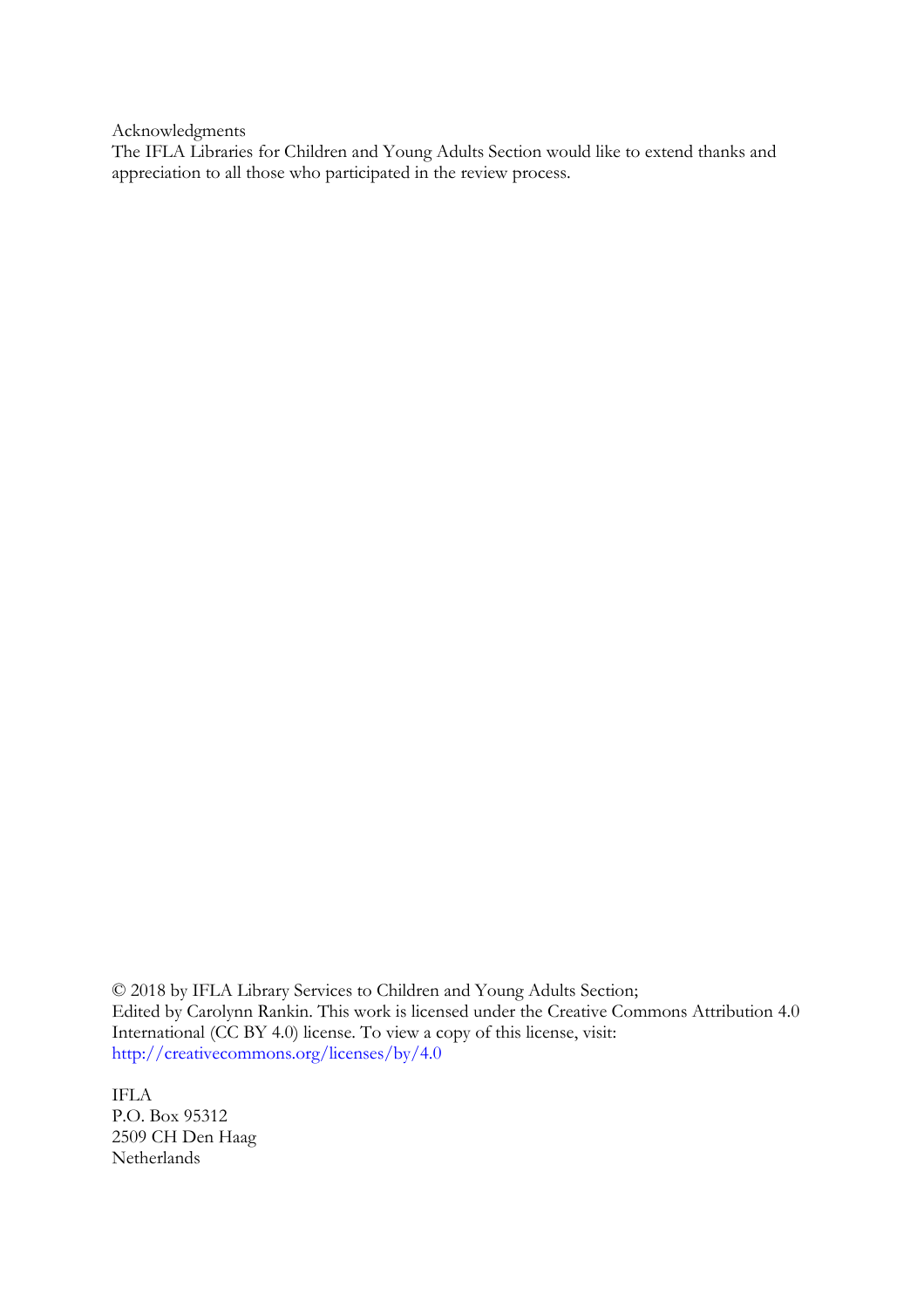## **Contents**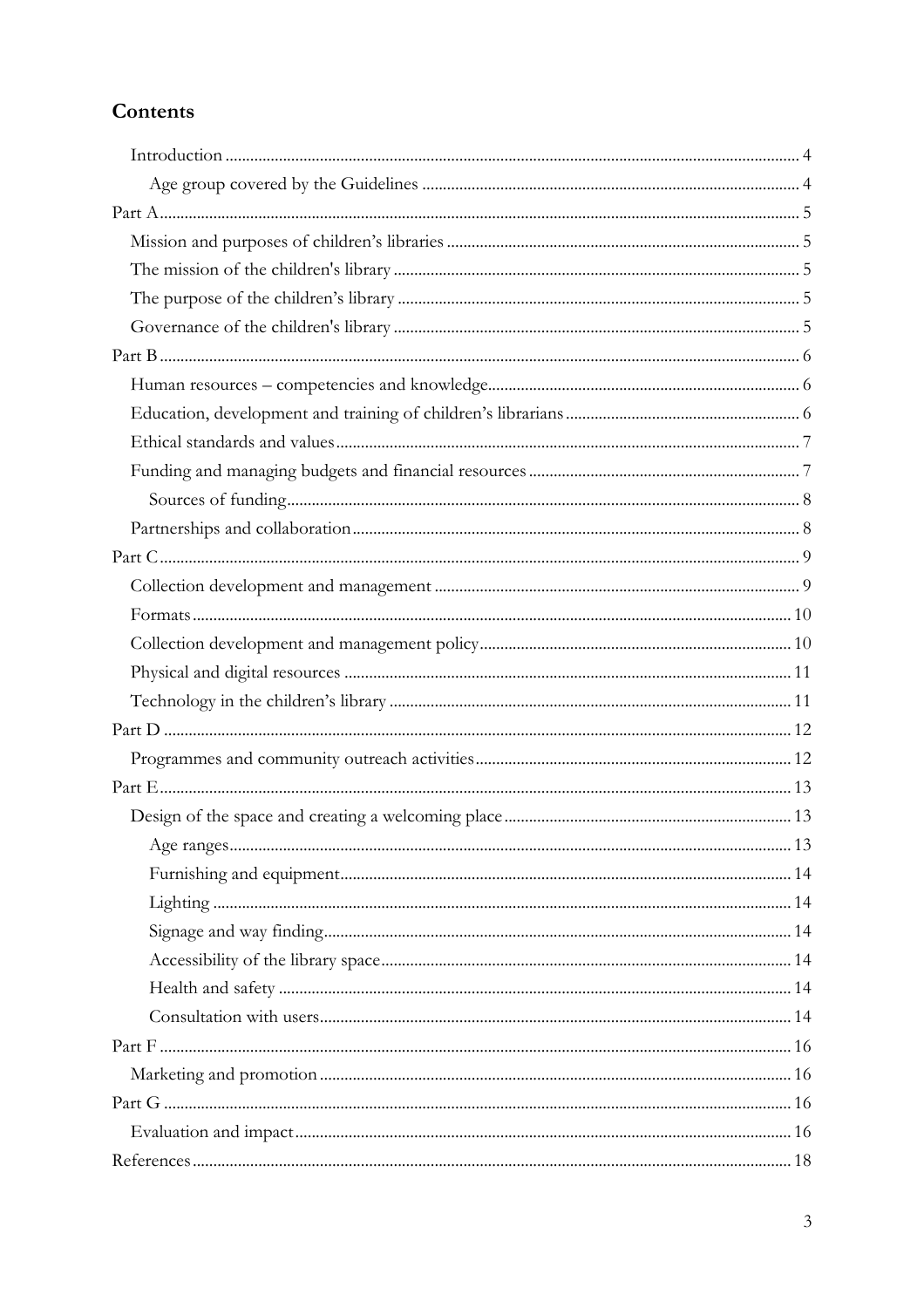#### <span id="page-3-0"></span>**Introduction**

The IFLA Libraries for Children and Young Adults Section (C&YA Section) have undertaken this revision of the *Guidelines for Children's Libraries Services,* last published in 2003, to represent good practice in library services for children. The IFLA standards are internationally reviewed, published and regularly updated documents and each reflects current consensus on principles, guidelines, best practice or models for a particular activity or service.

It is acknowledged there are significant differences in the current state of public libraries across the world. For many children's librarians these IFLA Guidelines will be aspirational as they strive to meet the basic provision of books and to support reading. The Guidelines are not a set of rules for designing an ideal library service for children of all abilities. They suggest what may be feasible while being aware there are wide differences in social, cultural and economic circumstances in developing, middle income and industrialized countries. Each public library has a different community to serve and therefore different priorities and user needs. The IFLA Guidelines for Library Services for Children Aged 0-18 can be used to support the development and improvement of library services for children in all regions of the world.

These Guidelines promote and encourage the development of effective library services for children of all abilities by giving guidance to the international library community about children's needs and rights on information, literacy and reading. The intention is to help public libraries implement high quality children's services in the digital age and recognising the changing role of the library in modern society. Th[e IFLA Global Vision](https://www.ifla.org/files/assets/GVMultimedia/publications/gv-report-summary.pdf) discussion shows that libraries are deeply committed to core roles in supporting literacy, learning and reading and are focused on our communities. Quality of education and universal literacy is recognised in the vision for the United Nations [2030 Agenda for Sustainable Development.](https://sustainabledevelopment.un.org/content/documents/21252030%20Agenda%20for%20Sustainable%20Development%20web.pdf)

The revised Guidelines provide up to date knowledge and professional insight for those who strategically plan or deliver children's library services and programmes. They are aimed at practicing librarians, library staff, library managers and administrators and the students and lecturers in library and information studies faculties. The Guidelines can help to inform decision makers and those involved in developing policies. The information will also benefit non-government organisations (NGOs) who support literacy and reading programs for children and their families.

#### <span id="page-3-1"></span>**Age group covered by the Guidelines**

Th[e United Nations Convention on the Rights of the Child](https://downloads.unicef.org.uk/wp-content/uploads/2010/05/UNCRC_united_nations_convention_on_the_rights_of_the_child.pdf?_ga=2.43704739.782552475.1527926324-357630985.1527926324) (UNCRC) defines the child as a person under 18 years of age and these Guidelines specifically relate to the target age between  $0 - 18$  years. This includes services and resources for babies and toddlers, children and young adults. These Guidelines use the term children's librarian to also include early years librarians and young adult librarians.

The children's library will provide services and programmes for all in the local community in a noncommercial public space. This should include all children regardless of race, religion, gender, cultural background, socioeconomic status, intellectual, or physical ability. Because of the wide age range covered by these Guidelines there is an inevitable overlap with the target group 'young adult' which can be defined as those in-between childhood and adulthood. The years between twelve and eighteen are often used as a range for young adult library services. This range may be extended past eighteen years. Each library will set their own age range for what they consider to be young adult, which can vary by cultural background and country.

It is important to note that the children's library is not the same as a school library as they have different missions and goals. The public library and school library do have a shared common purpose of introducing children to library services and developing life-long learners, but they serve different community needs. Further information on school libraries is available in the IFLA School Library [Guidelines](http://www.ifla.org/files/assets/school-libraries-resource-centers/publications/ifla-school-library-guidelines.pdf) (2015).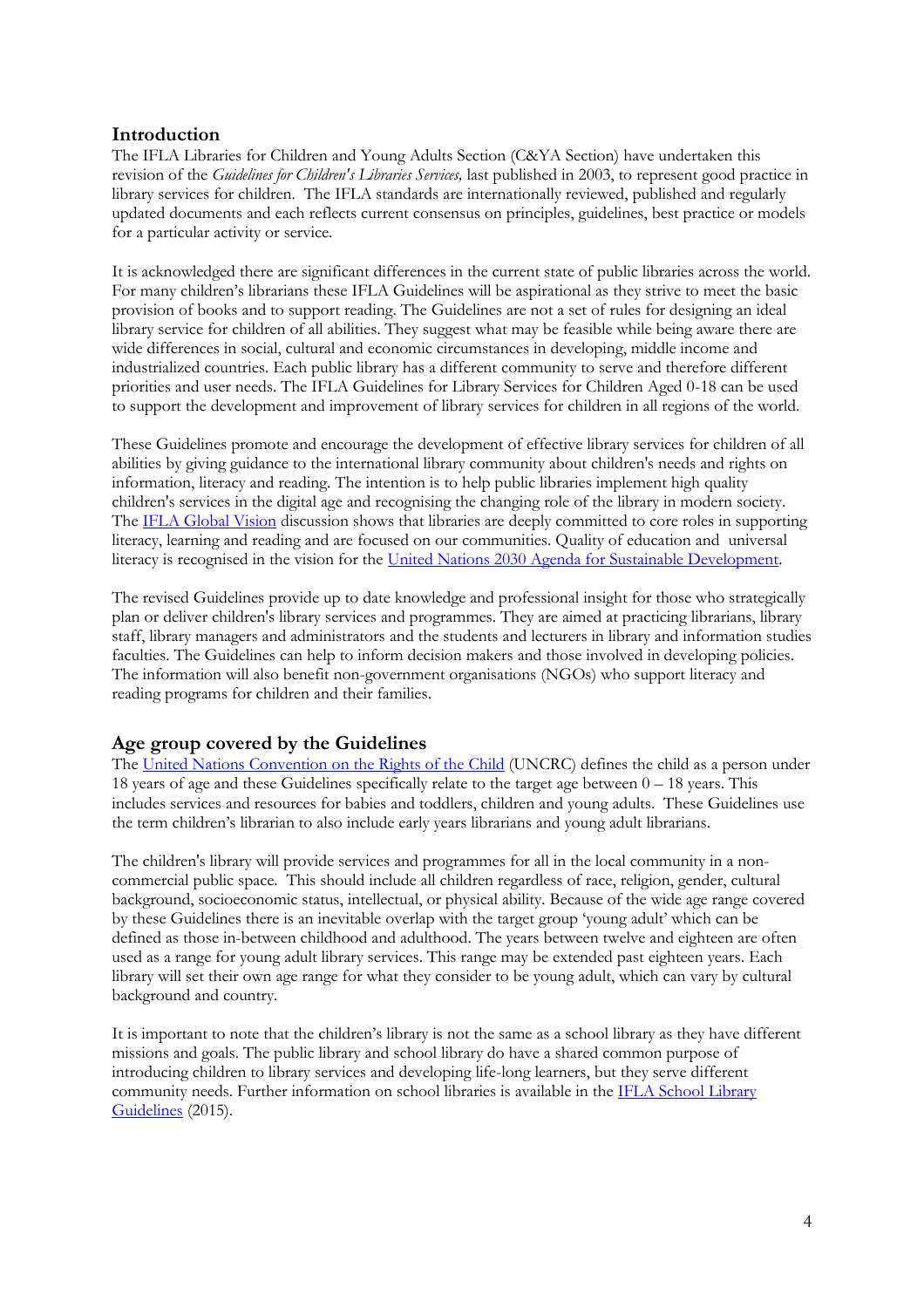## <span id="page-4-0"></span>Part A

## <span id="page-4-1"></span>**Mission and purposes of children's libraries**

### <span id="page-4-2"></span>**The mission of the children's library**

The mission of the children's library is to serve as an information, learning, and cultural centre, that acquires and provides meaningful access to age and ability appropriate information, programmes, and services, in languages relevant to the multicultural community of children, their families and caregivers. Supporting literacy, learning and reading are universally recognised as central to the achievement of this mission.

## <span id="page-4-3"></span>**The purpose of the children's library**

The purpose of the children's library is to provide resources and services in a variety of media to meet the needs of children of all ages and abilities for their education, information and personal development. This includes recreation and leisure, and also supporting children's health and wellbeing. Library services for children play an important role in the development and maintenance of a democratic society by offering the child access to a wide and varied range of knowledge, ideas and opinions. The [United Nations](https://downloads.unicef.org.uk/wp-content/uploads/2010/05/UNCRC_united_nations_convention_on_the_rights_of_the_child.pdf?_ga=2.127724997.956144287.1528014397-357630985.1527926324)  [Convention on the Rights of the Child](https://downloads.unicef.org.uk/wp-content/uploads/2010/05/UNCRC_united_nations_convention_on_the_rights_of_the_child.pdf?_ga=2.127724997.956144287.1528014397-357630985.1527926324) (UNCRC) offers support to develop library policy and practice, related to children and young people. The Convention has 54 articles that cover all aspects of a child's life and set out the civil, political, economic, social and cultural rights that all children everywhere are entitled to. Children should be able to rely on libraries for their right to information and education and children's librarians are at the forefront of promoting children's rights as they play a key role in literacy development and disseminating information about the importance of literacy and reading. **Universal literacy** is recognised in the vision in Transforming Our World the United Nations [2030 Agenda for Sustainable](https://sustainabledevelopment.un.org/content/documents/21252030%20Agenda%20for%20Sustainable%20Development%20web.pdf)  [Development.](https://sustainabledevelopment.un.org/content/documents/21252030%20Agenda%20for%20Sustainable%20Development%20web.pdf)

Opportunities to develop language, literacy and reading are important. The children's library has a key partnership role in helping to develop these skills, by facilitating meaningful access to resources and services for children and their families.

Goals

- To facilitate the right of every child to information, literacy, cultural development, lifelong learning and creative programmes in leisure time
- To provide children with access to a wide range of appropriate resources and media
- To help children develop digital media information literacy skills
- To provide cultural and recreational programmes, oriented towards reading and literacy
- To provide various activities for children, parents and caregivers
- To address barriers for children and to advocate for their freedom and safety
- To encourage children to become confident and competent individuals and citizens
- To facilitate community partnerships so together we provide programmes and services to all children and their families in the community, including those on the margins of the dominant group, who may be economically disadvantaged.

## <span id="page-4-4"></span>**Governance of the children's library**

Governance is about establishing and monitoring policy and its implementation. It concerns vision, being certain about the purpose of the children's library and what difference it intends to make. Good governance also concerns probity, that the organisation meets standards of openness and transparency, acts with integrity and in good faith.

In order to maintain the level of service required to fulfill their functions, children's libraries should be supported by legislation and sustained funding. The managers of children's libraries should be aware of all legislation affecting the operation of the library which will include legislation on financial management, data protection, health and safety and child protection and safeguarding. Adequate levels of funding are crucial to the success of the children's library to enable the development of policies for service provision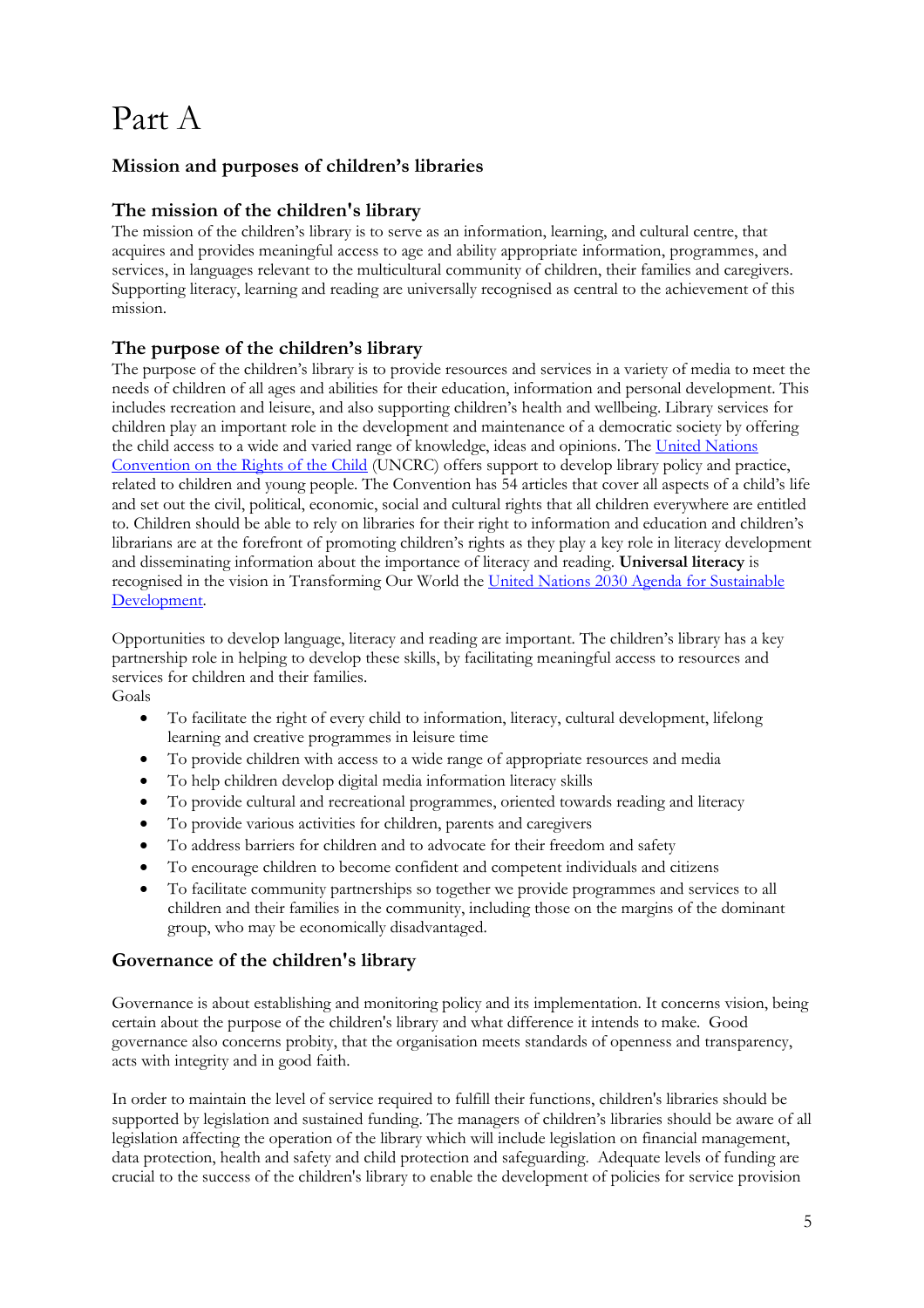and to make the most effective use of available resources. This involves good stewardship in being responsible with resources, another aspect of governance. Policies must be implemented in order to have a real impact on the lives of children and their families.

# <span id="page-5-0"></span>Part B

## <span id="page-5-1"></span>**Human resources – competencies and knowledge**

Children's librarians require a range of skills and qualities, including interpersonal skills, social awareness, teamwork and leadership and competence in the practices and procedures of the organisation they work for. It is important to have staff with expertise in children's services including professional knowledge and enhanced awareness of theories of child development and psychology. Effective and professionally run children's libraries require trained and committed children's librarians who will design, plan, organise, implement, manage and evaluate services and programmes to meet the needs of children and their families in the community they serve. In addition, they will support children by removing barriers presented by socioeconomic circumstances, culture, privilege, language, gender identity, sexual orientation, ability, and other diversities.

According to the IFLA Children and Young Adults Section, the effective and competent children's librarian:

- Understands theories of child development and psychology, including communication, language and literacy, and their implications for library services
- Uses established techniques to identify the needs of all children and their families in the local community
- Designs, effectively delivers, and evaluates a variety of fun and engaging programmes and activities to meet the needs of all children in the local community
- Demonstrates knowledge and management of current children's culture: literature, games, music and films, children's use of digital content and media, and other materials that contribute to a diverse, all-inclusive, and relevant children's collection
- Stays informed of trends in emerging technologies, the digital world and social media and their implications for children's library services
- Cultivates a welcoming and supportive environment for children and their families to enable easy access to participation in library resources, programmes and activities
- Facilitates community engagement and partnership building
- Communicates and collaborates in partnership with other organisations serving children and their families in the community, to achieve common goals
- Communicates effectively with children and their families.
- Sets goals, develops plans and priorities for the children's library service
- Works creatively, and effectively with colleagues to deliver the goals and priorities of the children's library
- Plans, manages, controls and evaluates the budgetary resources available to the children's library to help meet service objectives
- Practices self-evaluation, is adaptable and undertakes continuing professional development opportunities on an ongoing basis

Further examples of competencies are provided by The Association for Library Service to Children (ALSC), a division of the American Library Association (ALA) who recommend [Competencies for](http://www.ala.org/alsc/edcareeers/alsccorecomps)  [Librarians Serving Children in Public Libraries](http://www.ala.org/alsc/edcareeers/alsccorecomps) for children ages 0 to 14. The Young Adult Library Services Association (YALSA) has published [Teen Services Competencies for Library Staff.](http://www.ala.org/yalsa/sites/ala.org.yalsa/files/content/YALSA_TeenCompetencies_web_Final.pdf)

## <span id="page-5-2"></span>**Education, development and training of children's librarians**

The quality and effectiveness of library services for children depends on the expertise of the staff who should develop their knowledge and update skills on an ongoing basis. As stated originally in the [UNESCO/IFLA Public Library Manifesto 1994:](https://www.ifla.org/publications/iflaunesco-public-library-manifesto-1994) 'The librarian is an active intermediary between users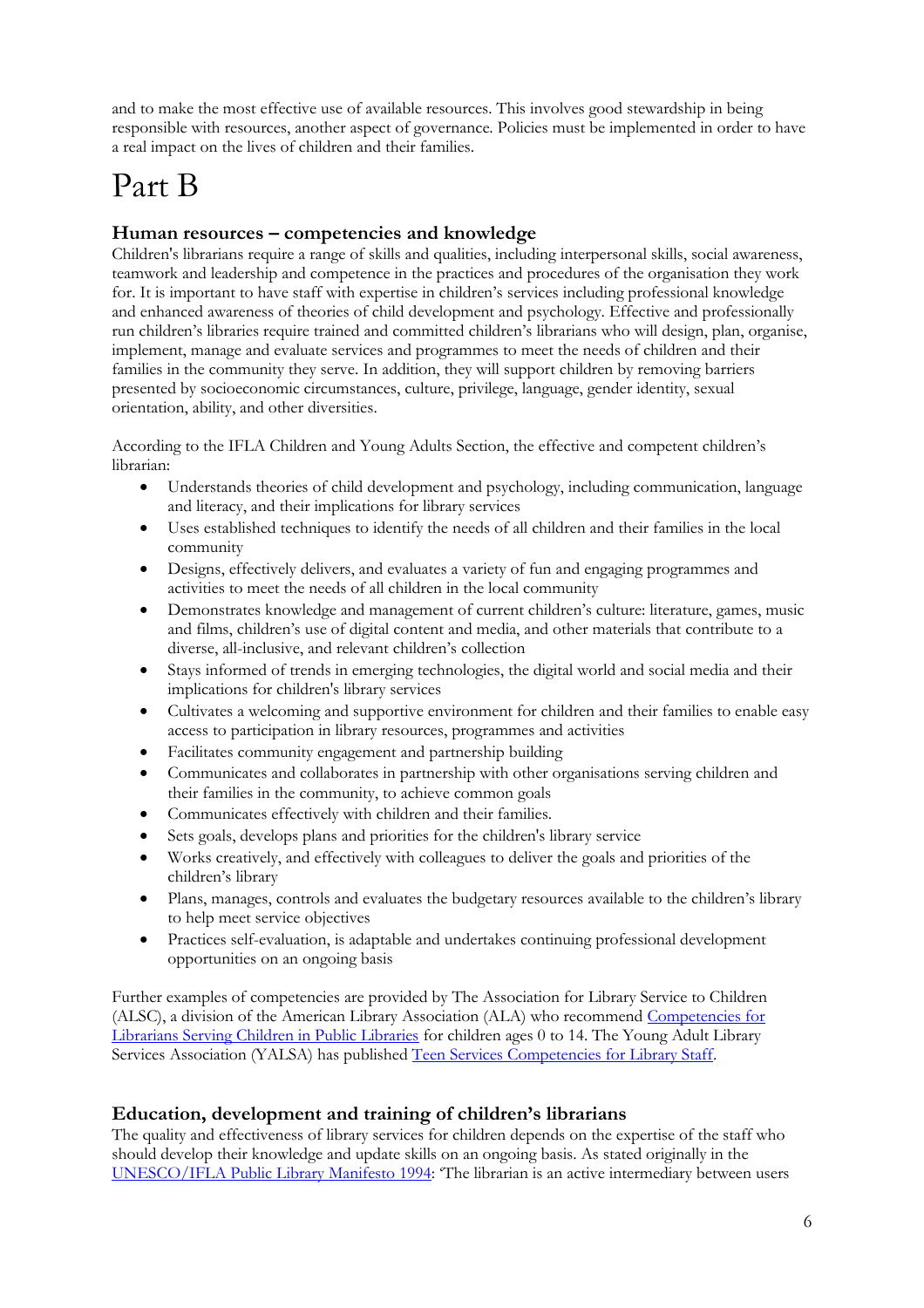and resources. Professional and continuing education of the librarian is indispensable to ensure adequate services.'

The IFLA [Guidelines for Continuing Professional Development: Principles and Best Practices](http://www.ifla.org/files/assets/cpdwl/guidelines/ifla-guidelines-for-continuing-professional-development.pdf) state that the individual library and information professional is primarily responsible for pursuing ongoing learning that constantly improves knowledge and skills. However, the employers are responsible for providing staff development programmes and support for continuing education. This requires organisational commitment and effective personnel policies and procedures to be in place and the allocation of adequate budget and time for staff learning. In order to have committed, trained professional children's librarians, there must be education and training in all areas of the service. This includes staff training to provide culturally sensitive, equitable service to all groups. Children's librarianship should be part of the curriculum of any public library education programme.

#### <span id="page-6-0"></span>**Ethical standards and values**

Children's librarians have a responsibility to maintain high ethical standards in their work with children, their families, other members of staff and partner organisations in the community. All children and young adults in the community should be dealt with on an equal basis regardless of their abilities and background. Children's librarians are committed to equal and free access to information, knowledge and services. This is exemplified in the [IFLA Global Vision Report Summary.](https://www.ifla.org/files/assets/GVMultimedia/publications/gv-report-summary.pdf) They should demonstrate cultural competence and not allow personal attitudes and opinions to determine which children in the local community are served, which programmes are offered or how materials are selected, displayed and made available for use.

Th[e IFLA Code of Ethics and Professional Conduct](http://www.ifla.org/files/assets/faife/news/IFLA%20Code%20of%20Ethics%20-%20Short.pdf) , endorsed by the IFLA Governing Board in 2012, is offered as a series of ethical propositions for the guidance of individual librarians and other information workers. It applies of course to children's librarians and covers these areas:

- Access to information
- Responsibilities towards individuals and society
- Privacy, secrecy and transparency
- Open access and intellectual property
- Neutrality, personal integrity and professional skills
- Colleague and employer/employee relationship
- For examples and more information please view the document

The IFLA Freedom of Access to Information and Freedom of Expression (FAIFE) Advisory Committee has collected more than 60 [professional codes of ethics for librarians](http://www.ifla.org/faife/professional-codes-of-ethics-for-librarians#nationalcodes.) from around the world. These guidelines customarily are adopted by national library or librarian associations or in some cases implemented by government agencies. The core values of equity of access to recorded knowledge and information and intellectual freedom are embodied in [Article 19 of the Universal Declaration of Human](http://www.un.org/en/universal-declaration-human-rights/)  [Rights](http://www.un.org/en/universal-declaration-human-rights/) and in the [core values of IFLA.](https://www.ifla.org/about/more)

#### <span id="page-6-1"></span>**Funding and managing budgets and financial resources**

Funding is one of the biggest challenges for libraries as indicated by the [IFLA Global Vision,](https://www.ifla.org/node/11905) and children's libraries need to ensure decision makers understand value and impact. The children's library needs an appropriate budget allocation in order to provide services and programmes to meet community needs. This will take into account local circumstances and there is a need for children's librarians to be able to develop a funding proposal to their management authority and to external agencies. Adequate funding is crucial to the success of the children's library and is required not only when a library is established but should be sustained on an ongoing and regular basis. Without suitable levels of funding over the long-term it is impossible to develop policies for service provision and make the most effective use of available resources. The implementation of any programme or project can be boiled down to 'this is a great idea but how are we going to pay for it?' Ideally the children's library staff should work with senior management to develop the budget and explore responsible options for the delivery of quality resources and services to children in the local community.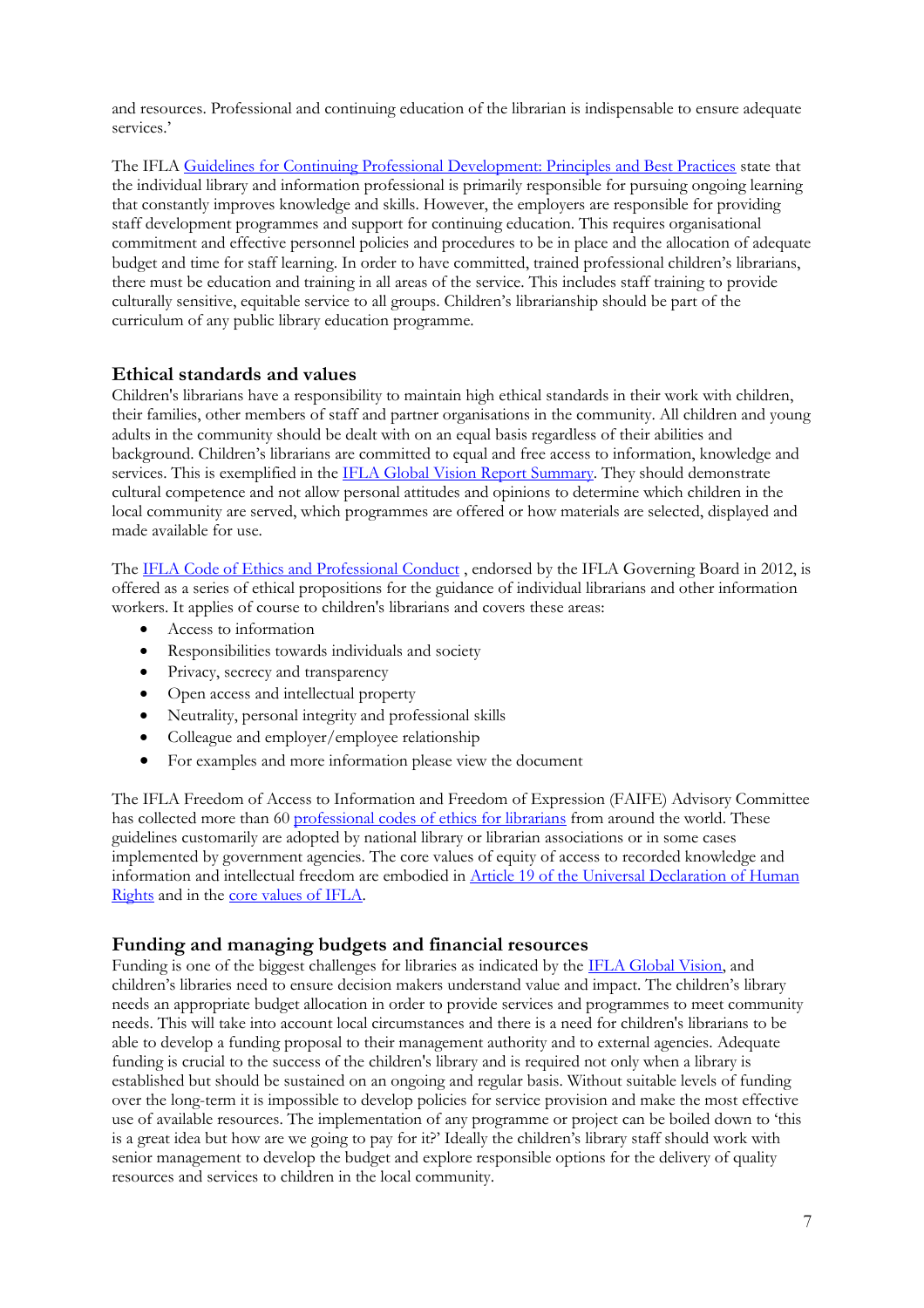Children's librarians should know how to identify needs of the children's library and develop a budget plan. To do so they should:

- Understand the budgeting process of the parent organisation
- Know the timetable for the budget cycle, including operating or revenue budgets which are generally drawn up on an annual basis to fund current operations
- Be aware of the budget accountability processes
- Know key staff involved in budgeting

The components of the budget plan for the children's library include (but are not limited to):

- New resources (for example books, periodicals, toys and play equipment, multimedia, and digital materials, equipment for Makerspace activities)
- New devices (tablets, consoles)
- Costs associated with using ICT equipment, software and licensing costs, if these are not included in a general ICT budget for the parent public library
- Supplies and administrative materials
- Promotional events and materials
- Funding for programmes and activities
- Funding for publicity and marketing
- Staff training and development
- Staff salaries
- Overhead costs such as rent, cleaning, heating and lighting
- Library management system costs

Staff costs for salaries and staff training may be included in the children's library budget, or it may be more appropriate to have them included in the public library general staff budget. The children's librarian should be involved in estimating these costs as the amount of money available for staffing is closely related to how many hours the children's library can be open and what quality and range of services can be offered.

There is a need to monitor, evaluate, review and report on programmes, services and initiatives. This information may be included in an Annual Report which will show how the budget has been used. This will indicate whether the amount of money spent on the children's library programme and its resources has been enough to cover its tasks and attain the policy targets. Annual Reports should include evidence of the quality of library services and programmes and their impact on the user community (see Part G Evaluation and impact).

#### <span id="page-7-0"></span>**Sources of funding**

A number of sources of funding are used to finance public libraries but the proportions of funding from each source will vary depending on local factors in each country. The primary sources are taxation and block grants at local, regional or central level. Libraries should seek additional sources of income for project funding which may include donations from funding bodies or private individuals, revenue from commercial activities or user fees and sponsorship from partner organisations. Community libraries that are not financially supported by city, regional or state funding must ensure funding annually from other sources.

#### <span id="page-7-1"></span>**Partnerships and collaboration**

Public libraries are a crucial partner in the local community because of their widespread and welcoming, accessible infrastructure. Building effective and sustainable partnerships can help to ensure the best facilities, services, and opportunities for children of all abilities in the community.

Children's librarians should work collaboratively and develop strong partnerships with other community agencies and stakeholders in lifelong learning and education to achieve the best possible participation and engagement of the communities. Partnerships may be in place at a strategic level, where organisations or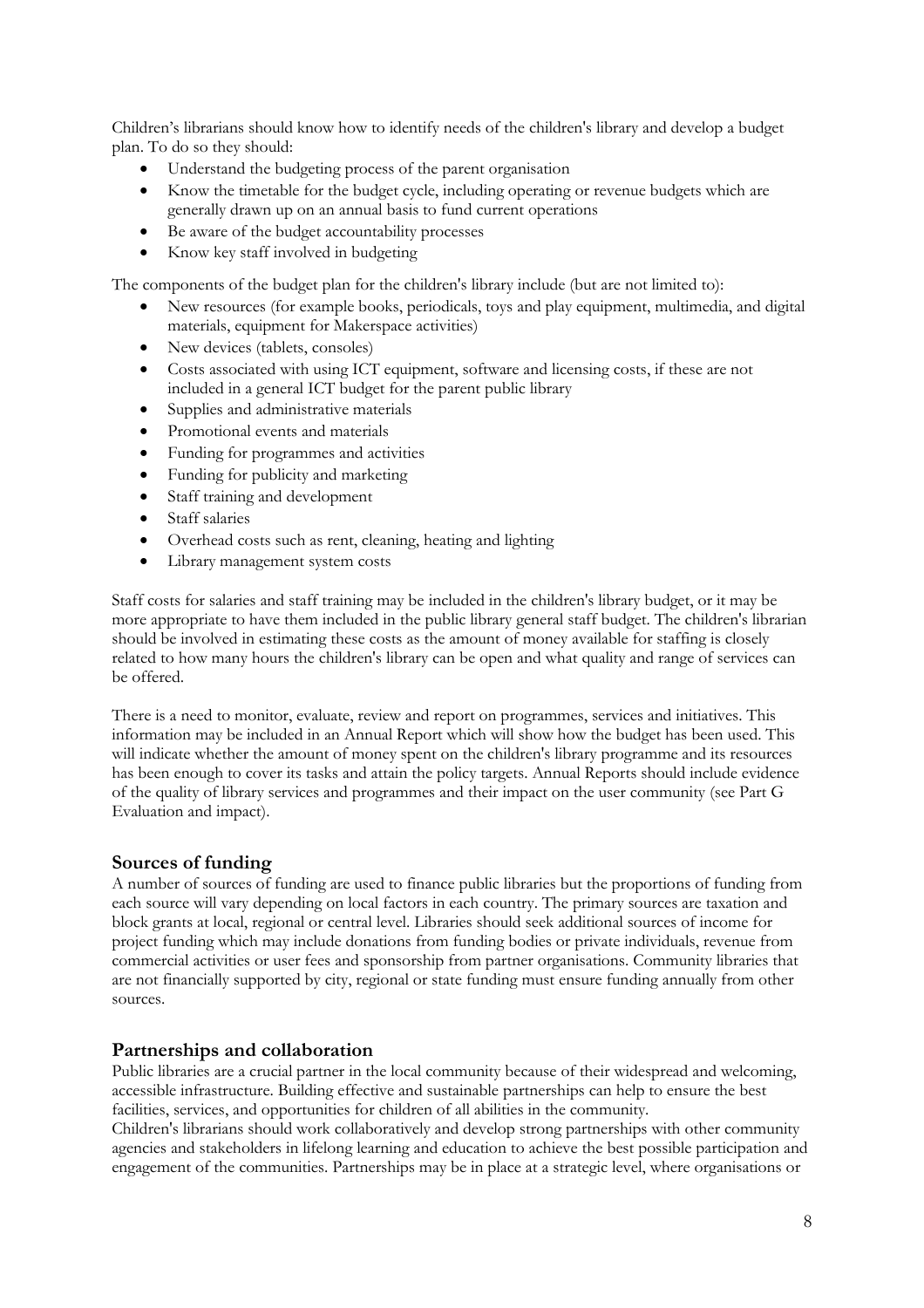agencies have a policy directive to collaborate in order to achieve shared agendas. Librarians have a tradition of collaborating amongst each other and with other practitioners and developing communities of practice.

Children's librarians should have a good knowledge of their client groups and work to support the needs of their diverse communities. They are recognized for being good at engaging with 'hard-to-reach' groups, and successfully building partnerships, based on reading and family learning, as well as the expressed needs of the community. Local community characteristics may change over time, but the need for building partnerships and sustaining networks remains a constant. Adopting a community-led approach can help to change the way librarians engage so that planning and decision making is collaborative and participatory.

Library staff should have the ability to create partnerships among other groups in the community that address needs of children. Research evidence shows that library service naturally connects to the work of institutions in a community, such as schools, youth work, hospitals (doctors and paediatricians) and other health care centres, social services, local business, cultural and arts groups, the voluntary sector and other non-profit organisations. Collaborating with each of these sectors adds much value, especially when involved in reading promotion activities for children and their families or when addressing barriers to access in the community.

Outreach to community partners will expand the reach of the library to connect with new audiences and more potential users. This can lead to the development and provision of new and improved services to help meet the needs of children and families in the community. Involving local community organisations offers the opportunity for children's librarians to:

- Accurately define the profile of children being served
- Identify at the local level the needs and priorities of the linguistically, economically and culturally diverse community members
- Provide promotional opportunities for new and existing programmes, both at the library and the partner organizations
- Be in partnerships that serve all partners well

Pre-Schools, Kindergartens, and other educational institutions are also important partners for the children's librarian. The children's librarian should provide a variety of special programmes for the benefit of schools such as:

- Library visits
- Library orientation programmes
- Information literacy classes
- Reading promotion
- Lending services
- Cultural programmes
- Homework clubs and homework support
- Author/storyteller visits
- Space for practitioners to meet

## <span id="page-8-0"></span>Part C

#### <span id="page-8-1"></span>**Collection development and management**

Children's libraries should provide a variety of developmentally appropriate materials in a variety of formats and to meet the needs of all age groups. There are no universal standards for the size and content of children's library collections. Collections and services should include all types of appropriate media and modern technologies as well as traditional materials. A wide range of opinions, values and views should be reflected in the library stock and online accessible materials. All communities that are served by the public library should have representation in the resources of the children's library. Children and their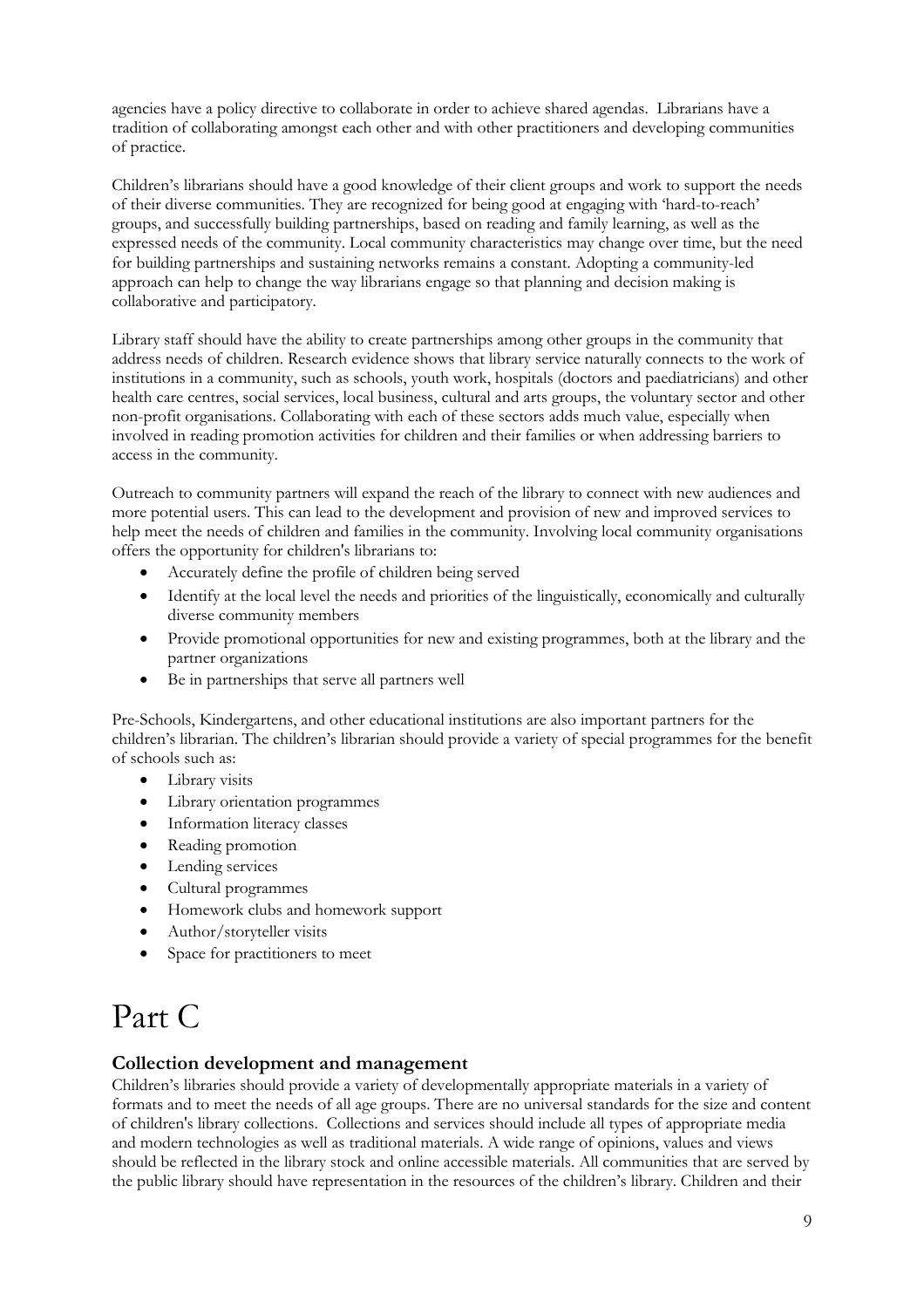families should be involved in choosing materials. The collection should be appealing, current, in good condition and organised in a way that is intuitive to children.

The content of materials should be diverse and locally relevant for example,

- Materials in all local languages spoken in the community
- Materials created by local authors and illustrators
- Resources that support local school needs

Diversity should be represented in the resources available by providing materials that:

- Reflect inclusiveness for example, diversity in gender identity, abilities, socioeconomic backgrounds, sexual orientation and family compositions
- Are balanced in their representation of gender and race

One source for collection development, IFLA's *[The World Through Picture Books](https://www.ifla.org/files/assets/hq/publications/professional-report/136.pdf)* provides a selection of picture books from around the world, chosen by librarians.

It is important that library collections are reviewed and developed on an ongoing basis to ensure that all children in the community have a choice of high-quality new materials and resources which reflect the local community culture, as well as the world. This will include multicultural materials and resources for children with disabilities, LGBTQ+ children, making friends and anti-bullying. For example, a story with a character with a disability can help a child with a disability see themselves reflected in a positive way and provide all children with insights into life experiences they may not have had.

The following categories of library materials may be provided in a typical children's library, although this list is not exhaustive:

- Fiction and non-fiction to suit all ages
- Reference works
- Resources in the primary language of the community
- Resources in minority languages in the community
- Computer games
- Toys
- Games and puzzles
- Musical instruments
- Study materials
- Audio books
- Sensory materials
- Treasure baskets for babies
- Equipment, tools and materials for Makerspace programming
- Working in partnership with other community organisations, libraries can circulate resources such as developmental learning materials, for example, DVDs in sign language or books in Braille.

#### <span id="page-9-0"></span>**Formats**

Materials should be offered in diverse formats. The following formats may be included in a children's library collection although this list is not exhaustive and new formats may become available:

- Physical formats (print and electronic) including books, audiobooks, comics, magazines, CDs, DVDs, videogames, Braille materials
- Digital formats including online streaming of music, movies, ebooks, educational and entertainment software, databases of local and global educational resources.

## <span id="page-9-1"></span>**Collection development and management policy**

Each public library system should have a written collection development and management policy for the children's service, endorsed by the governing body of the library service. The policy should ensure a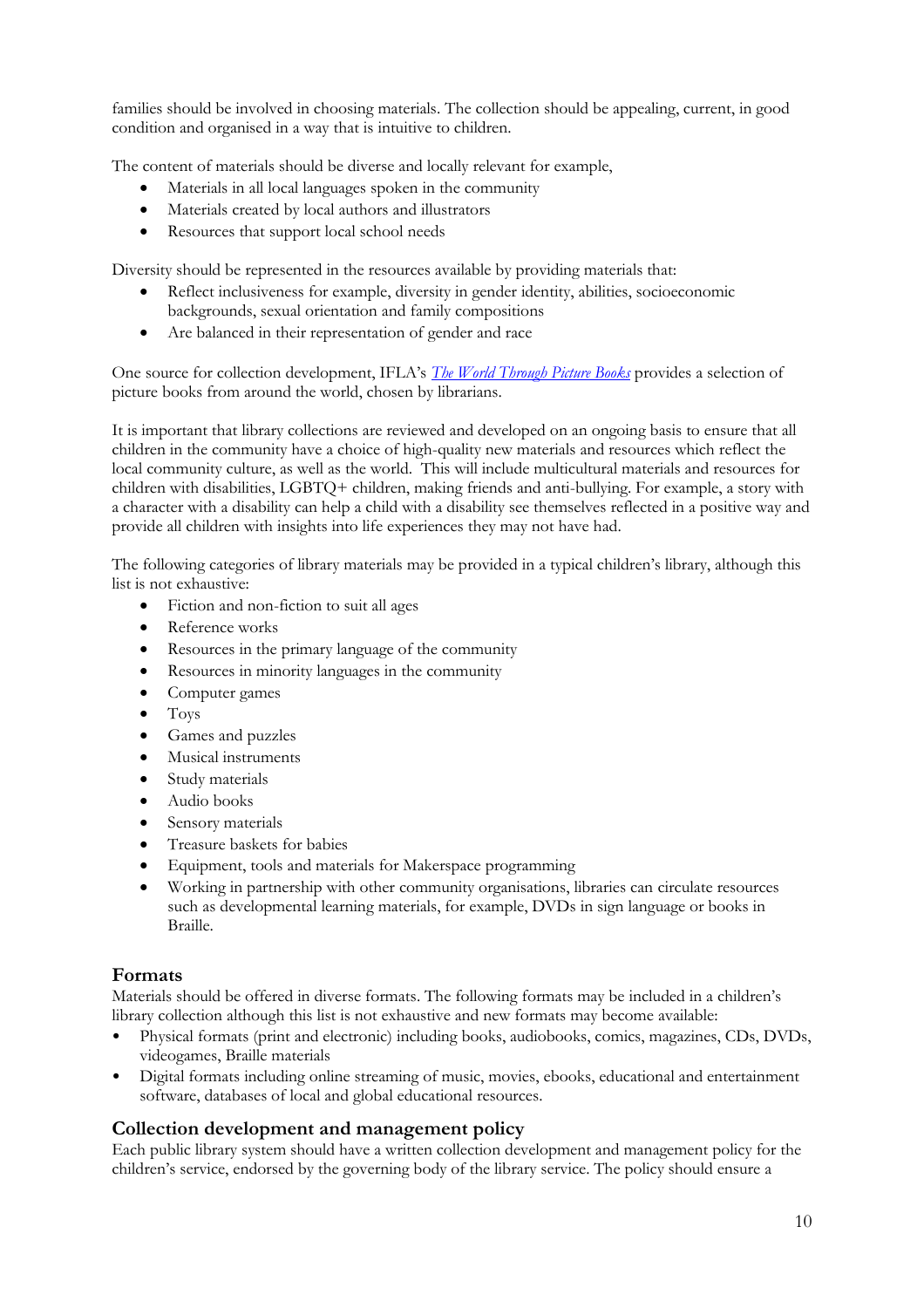consistent approach to the development and management of the library collections for children. A policy statement provides the basis for future planning and will assist in determining priorities, especially when allocating financial resources. Formal policy statements can help in making the case for the library when dealing with both its users, administrators and funding bodies. These statements support the stated objectives of the organisation, demonstrating accountability and commitment to agreed goals.

For further information on collection development, see Chapter 4 in The Public library service: [IFLA/UNESCO guidelines for development](http://www.ifla.org/files/assets/hq/publications/archive/the-public-library-service/publ97.pdf) (2001).

#### <span id="page-10-0"></span>**Physical and digital resources**

The physical and digital resources of a children's library include facilities, equipment, and collections of resources. Whenever possible, materials should be downloadable. Library websites and digital content products should be compliant with [WCAG 2.0 \(Web Content Accessibility Guidelines\)](https://www.w3.org/TR/WCAG20/). It is good practice to ask people who use adaptive technologies to test equipment and services for usability.

Children's librarians should consider partnering with a specialized library serving those with print disabilities to make additional materials available to children in the library or options such as home delivery. These libraries may also offer specially designed, fully accessible library catalogues and digital content products.

#### <span id="page-10-1"></span>**Technology in the children's library**

Librarians can help foster the digital literacy skills of children and young adults. Children's libraries are potentially well placed to take advantage of new technologies, which can support reading and learning needs. Technology implies excitement, entertainment and fun to most children. Libraries should be a place where children can both use technology, access resources, and information and learn how to critically evaluate such information. Parents, caregivers, and educators should be offered guidance on how to select and safely use technology to support children's developing skills, as well as how to use technology provided by the library. Research may be needed to understand the digital competencies of children and young adults and to implement appropriate literacy programmes.

Librarians should promote the role of the library as a safe place and provide guidance on helping children, young adults, their parents and caregivers to stay safe online. Library staff should have knowledge and skills to facilitate the use of digital media. The C&YA Section [Statement on Social Media,](https://www.ifla.org/files/assets/libraries-for-children-and-ya/publications/social_media_children_and_young_adults.pdf)  [Children and Young Adults @the Library -](https://www.ifla.org/files/assets/libraries-for-children-and-ya/publications/social_media_children_and_young_adults.pdf) Safety, Privacy and Online Behavior provides guidance. Digital literacy programmes and tutorials can help to educate children about issues such as 'fake news', online bullying, abuse and hatred campaigns.

The children's library should be equipped with IT facilities with the same priority as the adult section of the library. OPACs, multimedia workstations, internet workstations, tablets and a variety of software (to use in the library and for loan) should be provided. Libraries are often an important community hub for high-speed internet access. Librarians must consider legal aspects concerning children's access to the internet which are relevant in their respective country.

Computers, other digital devices and free of charge internet access can help to bridge a critical gap for those who do not have those resources at home. Where children do not have internet access at home, materials can be downloaded to a child's device or devices loaned with books preloaded. Whenever possible, downloadable materials should be compatible with popular devices such as smartphones and tablets with built-in accessibility features. These devices reduce the need for more expensive specialized technology and can also ensure children with disabilities will have equal access. Libraries with 'maker' technology (a 3D printer, for example) can use it to produce accessible programme materials.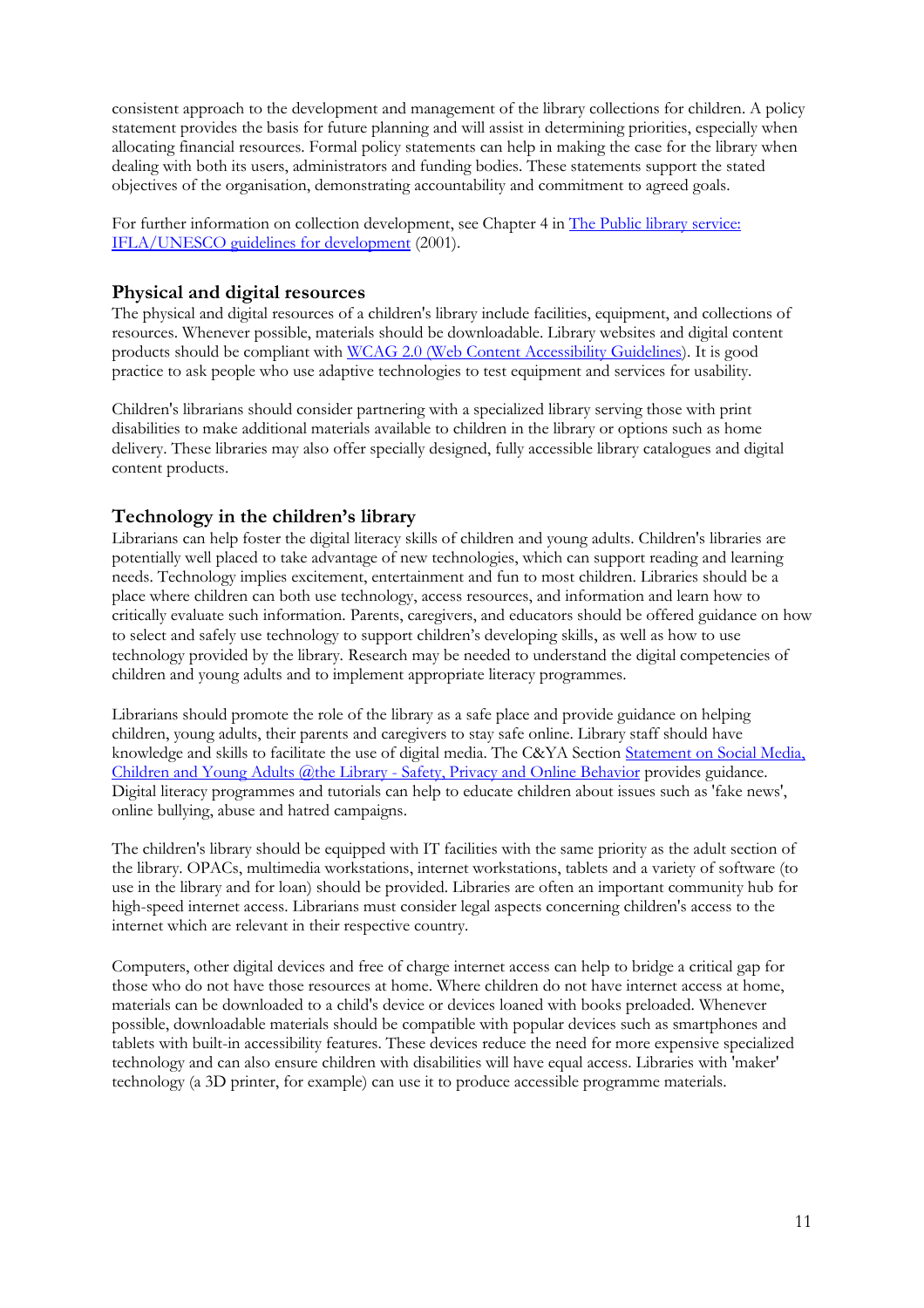## <span id="page-11-0"></span>Part D

### <span id="page-11-1"></span>**Programmes and community outreach activities**

Effective programming and community outreach activities need to be designed to reflect the changing population and diversity of the local community. This requires an understanding of the demographic composition of the community. Children's librarians can show a commitment to diversity, inclusion and social justice in working with their local communities by providing services, programmes and resources that reflect the particular needs of those communities, and by engaging with and listening to the community. It is important that librarians observe and listen to customers and plan services appropriate to their needs.

Public libraries have a special responsibility to support the process of learning to read, and to promote books and other media for children. Children's libraries provide an opportunity for children to experience the enjoyment of reading and the excitement of discovering knowledge and works of the imagination. Children and their parents and caregivers should be supported in making the best use of a library and how to develop skills in the use of printed and electronic media. Children's librarians promote reader development as an active intervention to increase confidence and enjoyment of reading and offer opportunities for children to share their reading experiences. The children's library should provide special events for children of all abilities, such as storytelling and activities related to the library's services and resources. It is also important to engage children and young adults by involving them in the co-creation of activities such as reading clubs, tutoring and crowdsourcing.

Activities and programmes can include:

- Library orientation programmes
- Information literacy and family literacy activities
- Reading promotion and reader development
- Lending services
- Reading clubs
- Cultural programmes
- Homework clubs
- Author visits and storytelling events
- LGBTQ+ programmes such as Drag Queen Storytime or Rainbow Storytime
- Baby and toddler Rhyme Time
- Craft activities
- Coding clubs and events
- Makerspace activities
- Creative play
- Music and drama events

In promoting community outreach the library should ensure services for all community members, including, for example, children with disabilities, immigrants, refugees, and those whose lives have been stigmatized. To support inclusion, the library should inform disability organisations about accessible collections and services at the library and engage them in outreach and programme development. Children's librarians can reach out to educators who are often the first to identify children with learning disabilities such as [dyslexia](https://www.ifla.org/files/assets/lsn/publications/guidelines-for-library-services-to-persons-with-dyslexia_2014.pdf) or autism. Information about accessibility should be provided on the library website and also on promotional materials. All programmes and activities should be inclusive as it is not always obvious if a child in the audience has a disability.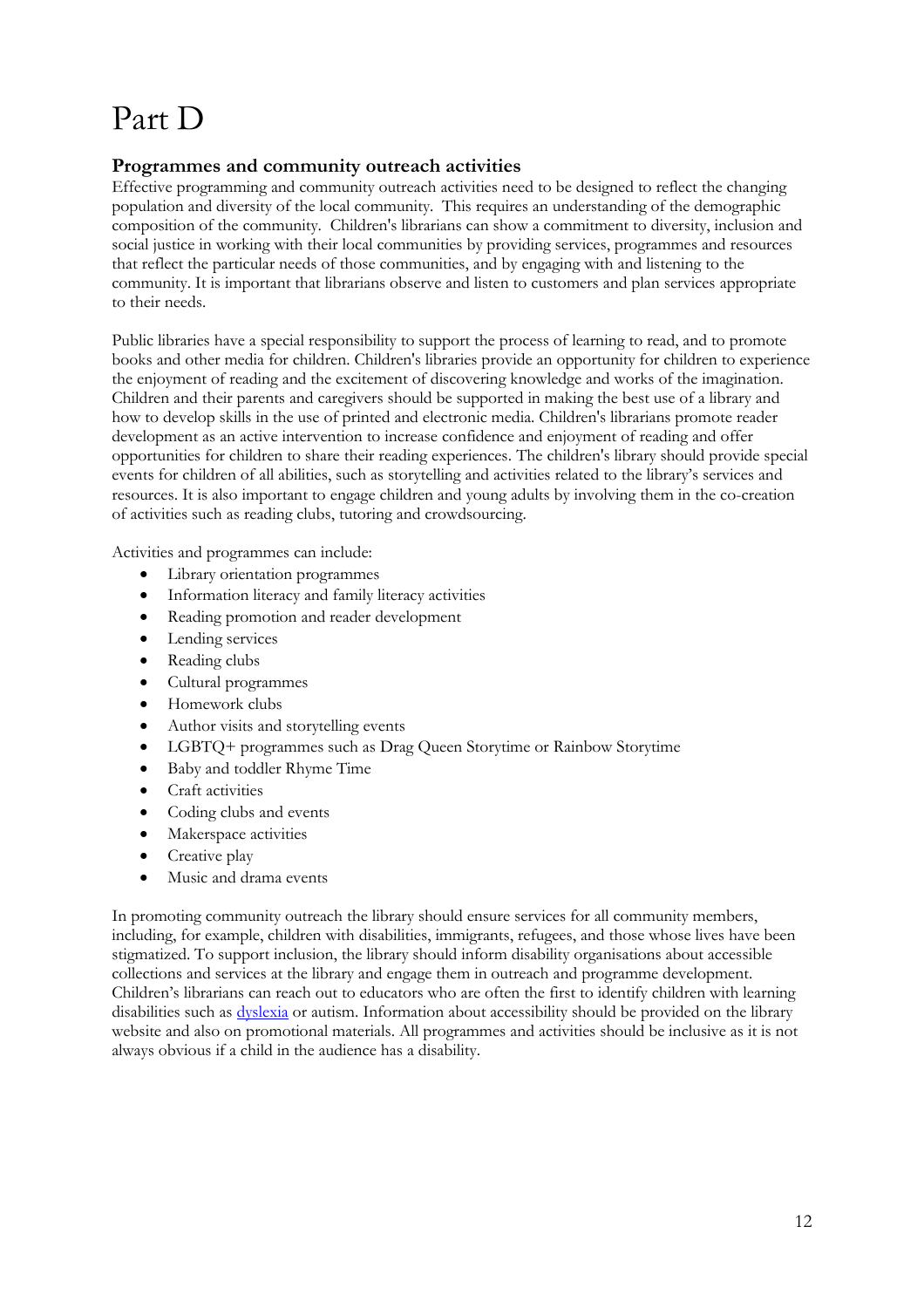# <span id="page-12-0"></span>Part E

## <span id="page-12-1"></span>**Design of the space and creating a welcoming place**

The children's library must have suitable space within the public library. In library buildings, where services for all age groups in the community are housed, children should get an appropriate proportion of the whole library space. Ideally, a children's service needs its own area within the library building. The children's space should be easily recognizable and distinct from other parts of the library.

Space needs to be well designed in the children's library in order to meet present and future needs. It is a resource that must be managed by the library staff, along with stock, staff and finances. In addition to meeting the needs of different age groups, space must be managed for different kinds of activities – for example, individuals browsing or studying; families or groups of teens using the space socially; larger events, such as storytelling, baby and toddler Rhyme Times, homework clubs and author presentations.

Libraries aim to attract children and young adults by offering a range of services and facilities appealing to the particular age groups. This includes a welcoming physical space and children of all ages should find the library an inviting, attractive, challenging and non-threatening place to visit. The children's library is a place to meet, play and communicate. It should be a safe, supportive and welcoming space that facilitates the exchange of diverse ideas. An inviting atmosphere and good design encourages children to use all library resources, to read and linger in the library. The exposure to language and literature begins with books and reading, so spaces are needed where children can spend time with books and listen to stories.

There are no universal standards for the size and design of children's library facilities. The following should be considered in planning library facilities for children:

- Central location, on the ground floor if possible
- Appropriate design for the age range of users
- Appropriate design for all library users, including those with special needs
- Adequate size to give space for the collection of books, newspapers and magazines, non-print resources and storage, reading areas, computer workstations, display areas, and work areas for library staff
- Flexibility to allow for a variety of activities. The space should be able to be used and rearranged for a wide range of activities, including music, play, story time, independent learning, and work stations for the development of digital literacy skills
- Appropriate signage and way finding
- Space for child care including breast feeding and baby changing
- Family-friendly and all-genders toilets
- Noise factors depending on the age range
- Appropriate and sufficient light, natural and/or artificial
- Appropriate room temperature (e.g., air-conditioning, heating) to ensure good working conditions year round
- The space and furnishings should comply with child safety regulation codes

#### <span id="page-12-2"></span>**Age ranges**

Children are not a homogenous target group. Their different skills, gifts, talents and needs vary depending on their age, cultural, sociological and economic background. This must be considered in the space planning process and furnishing of the library. As the children's library covers a wide range of ages and abilities, from babies to young adults, the design of the space and the furnishings should suit their different needs.

The designing of library space for children and young adults takes specialist knowledge and skills. The most important is a knowledge of behaviour and information needs. It is challenging to make the space inviting for all ages across the youth spectrum. Their wants, desires and expectations of the library service come from their life experiences and social, educational and cultural influences. As children grow and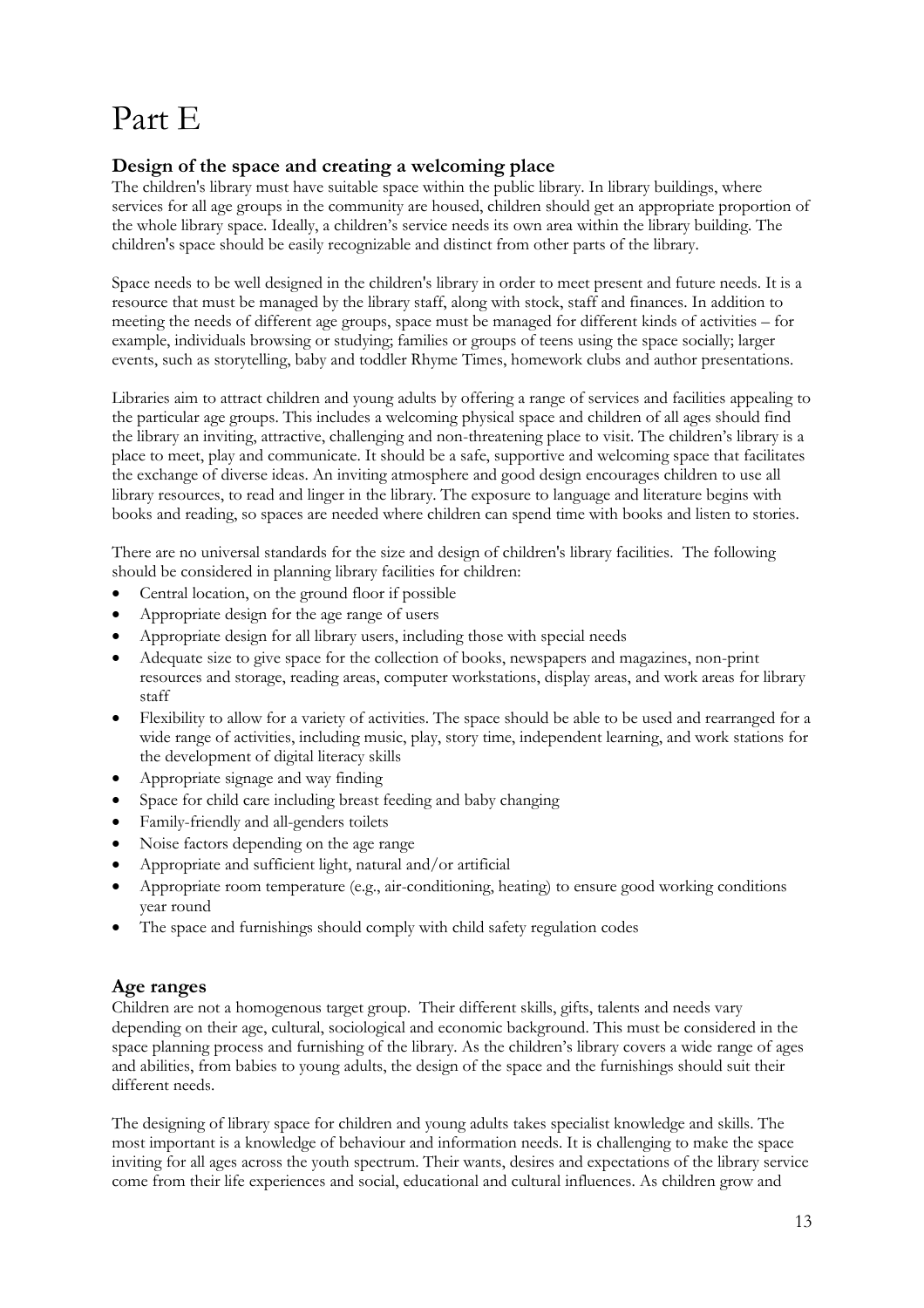become more independent and interested in socialising, the challenge is to provide welcoming space in the library for networking, socialising and enjoying the reading experience.

#### <span id="page-13-0"></span>**Furnishing and equipment**

In the children's library, it is important to provide an inviting space and comfort is an important consideration. Furniture and equipment for the library setting should be sturdy enough to withstand energetic use as it will receive considerable wear and tear. Libraries should invest in technology, equipment or furniture which can withstand heavy use and easily be repaired. For teenagers, comfortable furniture including couches, coffee tables and beanbags or other casual furniture is most inviting.

Shelving for book display should be engaging and attractive. The shelving should allow different media to be presented and should be low throughout the children's section to make the resources accessible to children. Differing heights of shelves, however, will always make books easily reachable by some children and adults and not others. A dynamic approach to stock management and display is the best way to overcome this. Regularly changing what can be seen and reached in different places in the space will widen choice and increase the access to books for everyone. Maintaining as many low shelves as possible will make books and other materials available to all library users.

## <span id="page-13-1"></span>**Lighting**

Lighting will control how the library space feels and looks and it is beneficial to incorporate both the best of natural light and internal-lighting techniques. Most readers like to read in natural light, and different lighting levels are needed for study spaces and for creating ambience in more reflective areas. Varieties of mood lighting is popular in areas designed for teenagers.

#### <span id="page-13-2"></span>**Signage and way finding**

The signs in the children's library are a critical part of communicating with users. Signs with friendly wording in the languages of the local community will make everyone feel more welcome. Signage that gives children visual and textual pointers, such as pictograms, to what is available should be a strong design feature. Makaton signage (a language program that uses signs and symbols to teach communication, language and literacy skills) can help to provide all children and families full access to resources.

#### <span id="page-13-3"></span>**Accessibility of the library space**

Using a universal design approach, facilities should be accessible to all.

#### <span id="page-13-4"></span>**Health and safety**

The children's library must be a safe place and staff should be aware of local legislation regarding health and safety.

<span id="page-13-5"></span>Consultation with users – involving children and young adults in designing their library space It is important to have user participation in developing and planning new libraries. Innovative librarians should involve children and young adults by consulting and listening to their ideas for creating the library space.

#### **The Danish [Model Programme for](https://modelprogrammer.slks.dk/en/about-the-programme/intro/) Public Libraries – as an example of innovative design and good practice**

Danish LIS-scientists Dorte Skot-Hansen, Henrik Jochumsen and Casper Hvenegaard Hansen have introduced a model to describe the transformation of the public library from a passive collection-based space to a more active space for experience and inspiration and a local meeting point. The model consists of four different overlapping 'spaces': the inspiration space, the learning space, the meeting space and the performative space. These four spaces' overall objective is to support the following four goals for the public library in the future: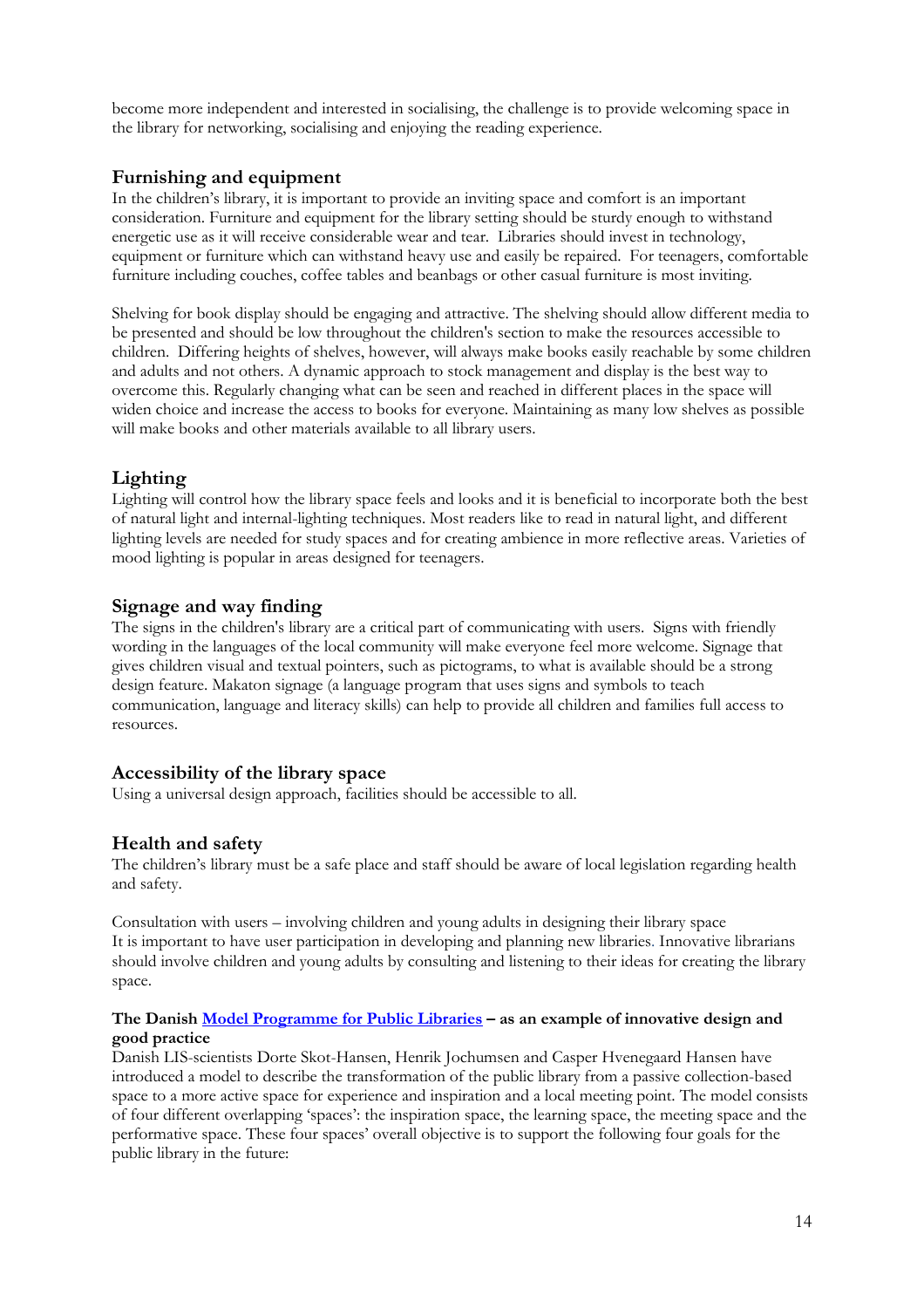- Experience
- Involvement
- Empowerment
- Innovation

The four spaces are not to be seen as concrete 'rooms' in a physical sense, but rather as possibilities that can be fulfilled both in the physical library and in cyberspace.

#### The four spaces of the public library



The model can be used:

- As an instrument for arranging, rearranging, designing and building libraries
- As an instrument to develop libraries e.g. through partnerships
- As a management and communication tool in connection with the development of library plans and policy
- As a tool for communicating the role of the library to (local) politicians
- As a point of departure for the discussion of the public library's role in the continued development of a democratic society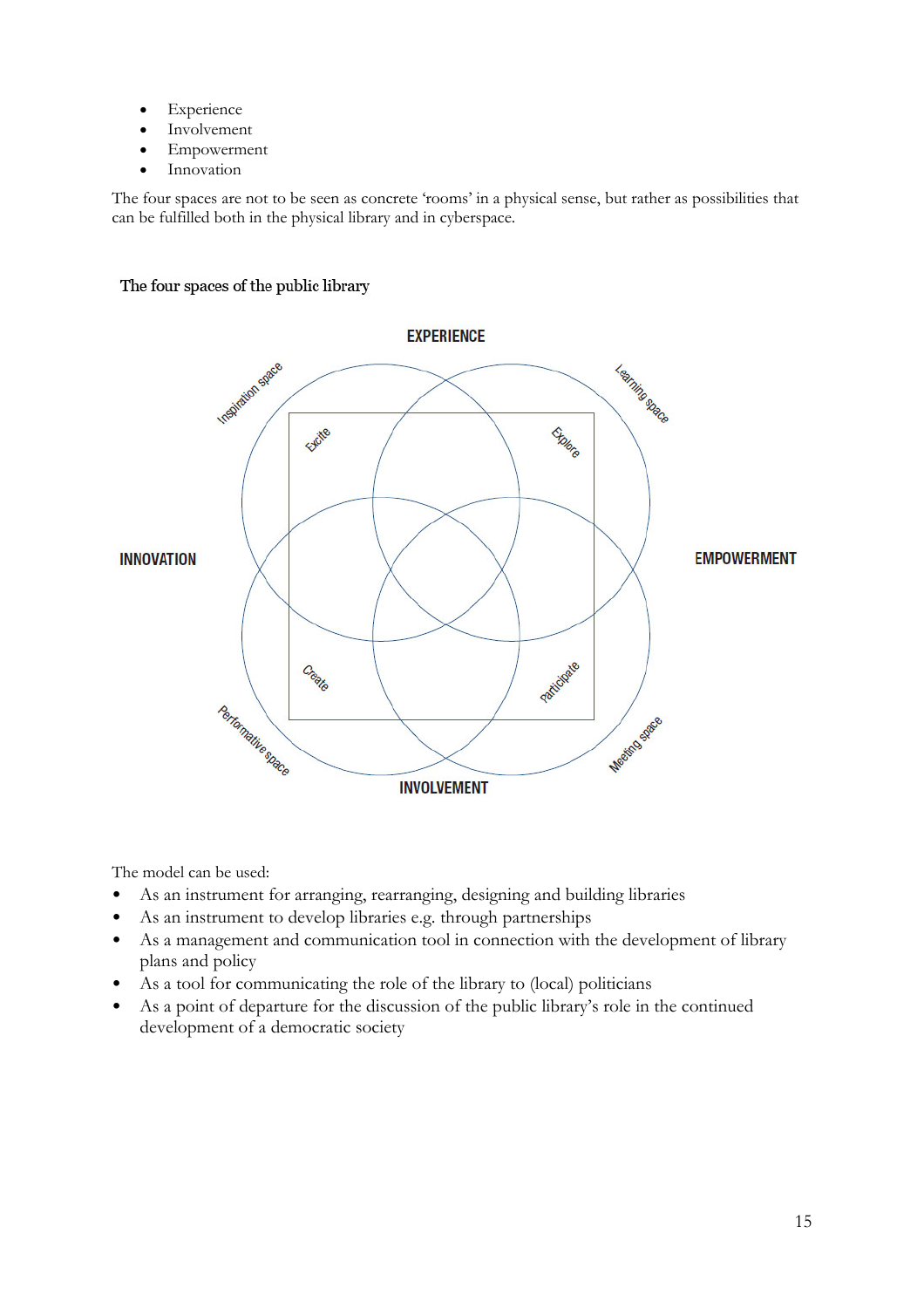## <span id="page-15-0"></span>Part F

## <span id="page-15-1"></span>**Marketing and promotion**

Children's librarians should be strong advocates for libraries at national and regional leader level evidencing their impact and value for reinforcing reading and literacy skills. Children librarians are focused on their communities and able to engage children and young adults in the promotion of resources and services. Reading and literacy are vital skills in 21st century society and their value must be constantly reinforced. Children's librarians can use marketing techniques to find out what their users need and to plan effectively to meet those needs. The library should also promote its services and resources to the children and the community. Children and young adults can be encouraged to help promote library services and resources that are of interest and value to them, and volunteering can be encouraged.

Marketing is about anticipating and meeting customer needs. It is also about reaching customers and making connections. This will require effort and creativity by library staff to effectively reach out to groups and individuals who do not have a tradition of using the library or where there is no reading culture. Children's librarians should be proactive in outreach work and not wait for the underserved to come to the library.

It is important for the children's library to develop a plan for promoting and marketing the library and its resources in the most appropriate way for the target audience. This could include the following:

- Making positive use of print, electronic and communications media
- Use of social media to connect to children, young adults and families
- Displays and exhibits
- Effective interior and exterior signage and way finding
- Regular publications and the preparation of resource lists and pamphlets
- Reading and literacy campaigns and author visits
- Designing campaigns to meet the needs of children with physical and sensory disabilities
- Book fairs
- Annual library week celebrations and other collective promotional activities
- Public-speaking activities and liaison with community groups

This list is not exhaustive and other marketing and promotional activities can be included depending on local circumstances.

## <span id="page-15-2"></span>Part G

## <span id="page-15-3"></span>**Evaluation and impact**

Evaluation is a fundamental and important component of delivering library services and a crucial part of the planning process. It is iterative and starts with strategy and planning. As an ongoing practice it requires an investment of time and money. Evaluation can provide a tool for improving programmes and services and inform policy decisions if the appropriate evidence is collected and analysed. It needs to be linked to pre-determined goals and outcomes. The evaluation of children's library services and programmes can help to determine if these are meeting the needs of children in the local community. The library should already have a mission statement, in line with vision and values, when the evaluation process begins. It is beneficial to develop an evaluation plan which should outline the goals, the research questions and type of information and evidence to be gathered.

User studies and library research on needs and behaviour can be used in different phases of the library and information process cycle. The first step is to identify what is to be achieved and it is important to decide what is valued as evidence and why. Both qualitative and quantitative measures should be used to determine the success of children's programmes and services.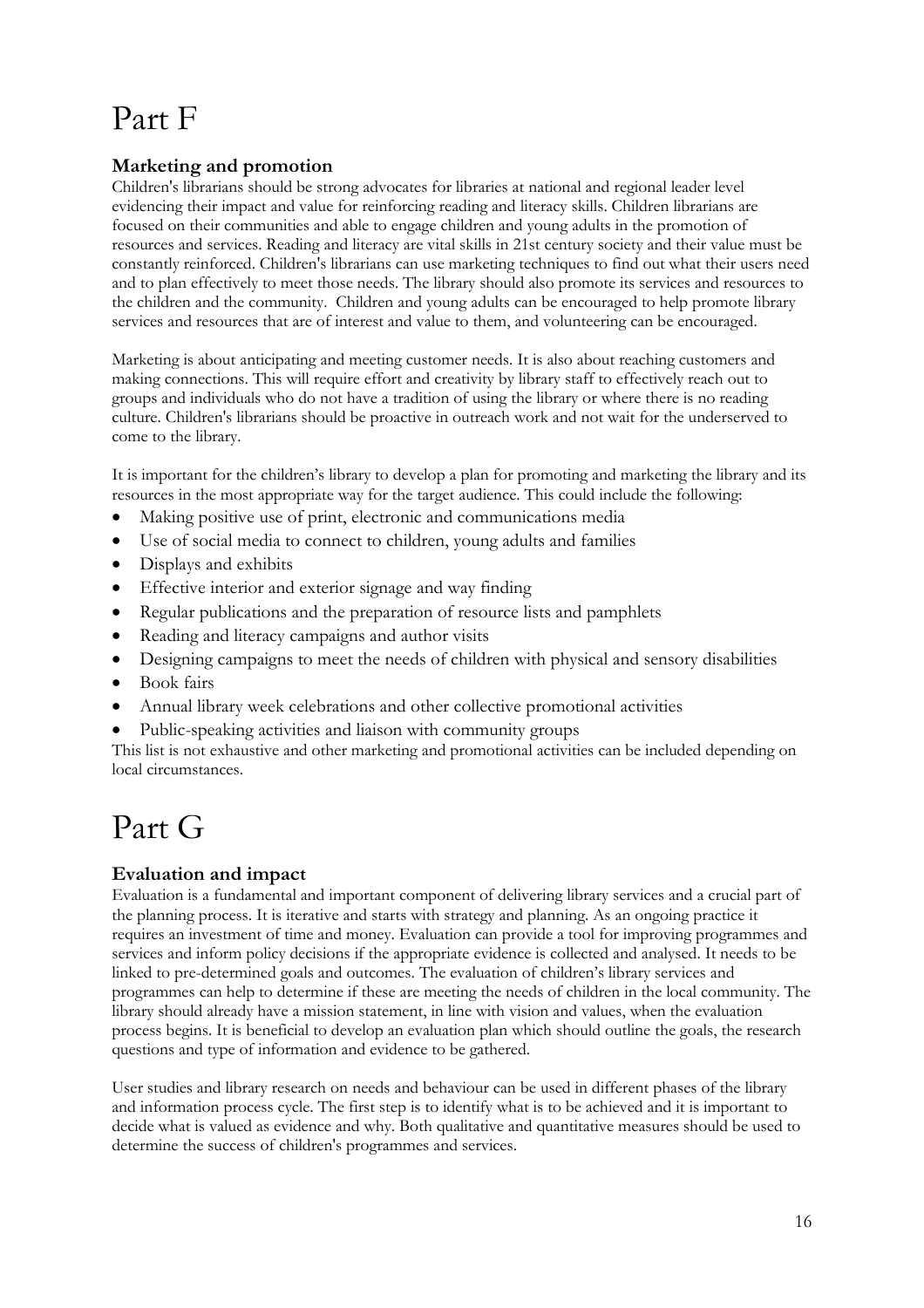Th[e IFLA Global Vision](https://www.ifla.org/files/assets/GVMultimedia/publications/gv-report-summary.pdf) Report Summary states that libraries have an opportunity to understand community needs better and design services for impact. Libraries need to ensure their stakeholders and communities understand the value and impact of children's services. Impact evaluation can be undertaken on a programme or a policy and provide information about the impacts produced by an intervention. The focus in this type of evaluation is on outcomes, or the effect of the services and programmes on children and communities. There are a number of international standards relating to library and information settings. The ISO 16439:2014 *[Methods and procedures for assessing the impact of libraries](http://www.iso.org/iso/catalogue_detail.htm?csnumber=56756)* provides guidance to the library community on methods for assessing the impact and value of libraries. It was developed in response to worldwide demand for specifications of library impact assessment.

There are some practical questions to be considered in developing an evaluation plan for a children's library programme:

- What will be evaluated?
- What types of evidence are needed?
- What is the best time to carry out the evaluation?
- What criteria will be used to judge programme performance?
- What standards of performance on the criteria must be reached for the programme to be considered successful?
- If comparisons are to be made over a period of time, how easy is it to replicate the process?
- What conclusions about programme performance are justified based on the available evidence?
- How will the findings be acted on to implement change?

The IFLA [Libraries and the Sustainable Development Goals: a storytelling manual](https://www.ifla.org/files/assets/hq/topics/libraries-development/documents/sdg-storytelling-manual.pdf) is a guide for librarians and library advocates to support advocacy efforts. This manual provides digital space to share the story of the children's library activities, projects, and programmes as well as their impact on the local community, and how that contributes to the United Nations (UN) Sustainable Development Goals (SDGs).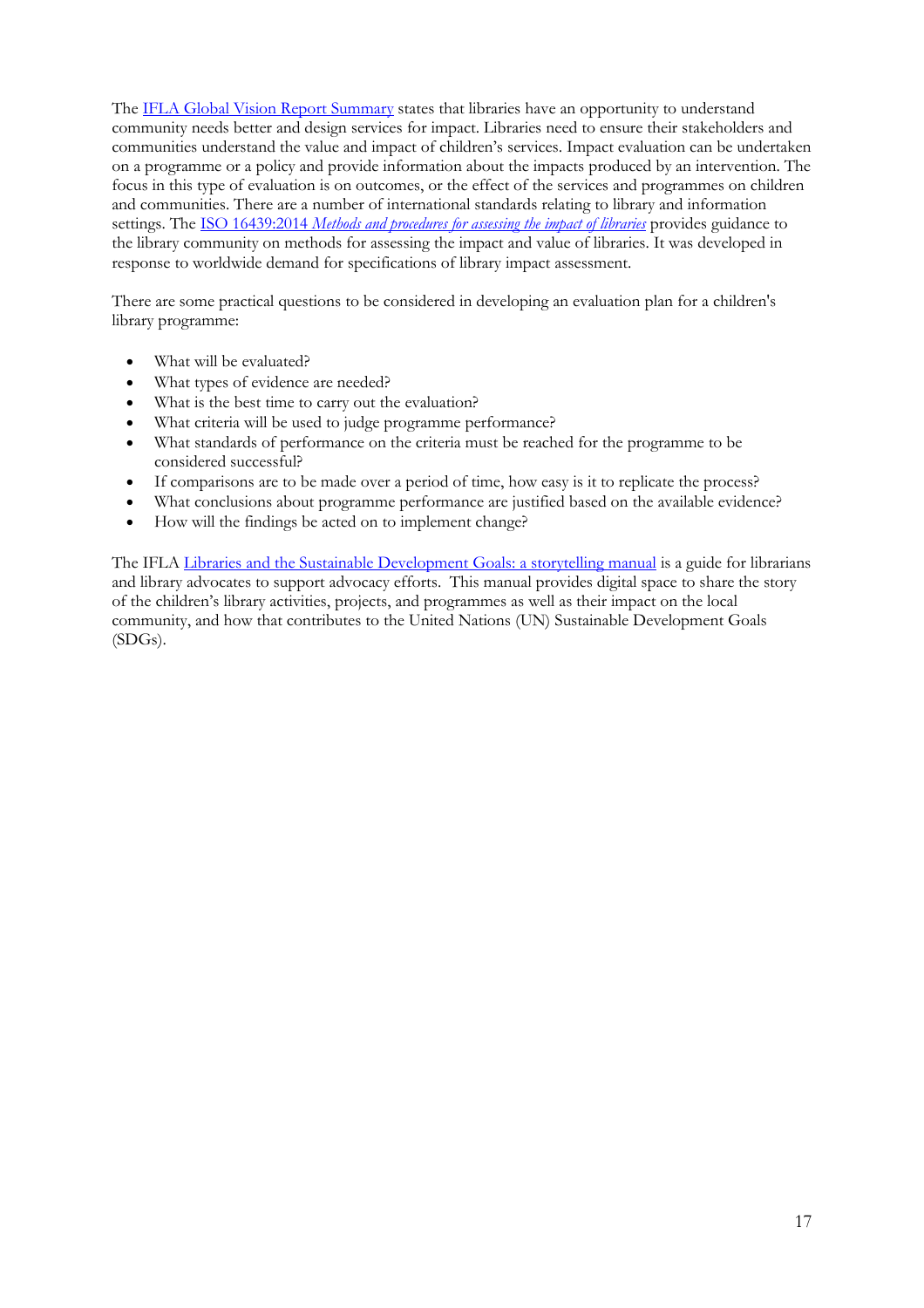## <span id="page-17-0"></span>References

This list includes sources that are referenced in the IFLA Guidelines for Library Services for Children aged 0-18.

ALA Competencies for Librarians Serving Children in Public Libraries (2015) Available at: <http://www.ala.org/alsc/edcareeers/alsccorecomps>

IFLA Access to libraries for persons with disabilities - Checklist / By Birgitta Irvall and Gyda Skat Nielsen. The Hague, IFLA Headquarters, 2005. (IFLA Professional Reports: 89) Available at: <https://www.ifla.org/files/assets/hq/publications/professional-report/89.pdf>

IFLA Code of Ethics for Librarians and other Information Workers (2012) Available at: [http://www.ifla.org/files/assets/faife/news/IFLA%20Code%20of%20Ethics%20-](http://www.ifla.org/files/assets/faife/news/IFLA%20Code%20of%20Ethics%20-%20Short.pdf) [%20Short.pdf](http://www.ifla.org/files/assets/faife/news/IFLA%20Code%20of%20Ethics%20-%20Short.pdf)

IFLA The Public library service: IFLA/UNESCO guidelines for development / [International Federation of Library Associations and Institutions]. 2001. Ed. for the Section of Public Libraries by Philip Gill et. al. München: Saur. (IFLA publications; 97) Available at: [http://www.ifla.org/files/assets/hq/publications/archive/the-public-library](http://www.ifla.org/files/assets/hq/publications/archive/the-public-library-service/publ97.pdf)[service/publ97.pdf](http://www.ifla.org/files/assets/hq/publications/archive/the-public-library-service/publ97.pdf)

IFLA Global Vision Report Summary: Top 10 Highlights and Opportunities (2018) Available at: <https://www.ifla.org/files/assets/GVMultimedia/publications/gv-report-summary.pdf>

IFLA Guidelines for Continuing Professional Development: Principles and Best Practices (2016) Available at: [https://www.ifla.org/files/assets/cpdwl/guidelines/ifla-guidelines-for-continuing](https://www.ifla.org/files/assets/cpdwl/guidelines/ifla-guidelines-for-continuing-professional-development.pdf)[professional-development.pdf](https://www.ifla.org/files/assets/cpdwl/guidelines/ifla-guidelines-for-continuing-professional-development.pdf)

IFLA Guidelines for Library Services to Persons with Dyslexia - Revised and extended 2014 Available at: [https://www.ifla.org/files/assets/lsn/publications/guidelines-for-library-services-to](https://www.ifla.org/files/assets/lsn/publications/guidelines-for-library-services-to-persons-with-dyslexia_2014.pdf)[persons-with-dyslexia\\_2014.pdf](https://www.ifla.org/files/assets/lsn/publications/guidelines-for-library-services-to-persons-with-dyslexia_2014.pdf)

IFLA Libraries and the Sustainable Development Goals: A Storytelling Manual (2018) Available at: Available at: [https://www.ifla.org/files/assets/hq/topics/libraries-development/documents/sdg](https://www.ifla.org/files/assets/hq/topics/libraries-development/documents/sdg-storytelling-manual.pdf)[storytelling-manual.pdf](https://www.ifla.org/files/assets/hq/topics/libraries-development/documents/sdg-storytelling-manual.pdf)

IFLA School Library Guidelines (2015) Available at: [https://www.ifla.org/files/assets/school-libraries-resource-centers/publications/ifla](https://www.ifla.org/files/assets/school-libraries-resource-centers/publications/ifla-school-library-guidelines.pdf)[school-library-guidelines.pdf](https://www.ifla.org/files/assets/school-libraries-resource-centers/publications/ifla-school-library-guidelines.pdf)

IFLA Statement on Social Media, Children and Young Adults @the Library - Safety, Privacy and Online Behavior (2015) Available at: [https://www.ifla.org/files/assets/libraries-for-children-and](https://www.ifla.org/files/assets/libraries-for-children-and-ya/publications/social_media_children_and_young_adults.pdf)[ya/publications/social\\_media\\_children\\_and\\_young\\_adults.pdf](https://www.ifla.org/files/assets/libraries-for-children-and-ya/publications/social_media_children_and_young_adults.pdf)

IFLA The World Through Picture Books (2015) Available at: <https://www.ifla.org/node/6718>

International Standard (ISO) 16439 2014 *Information and Documentation: Methods and Procedures for Assessing the Impact of Libraries*. London: British Standards Institution Available at: <https://www.iso.org/standard/56756.html>

United Nations (2015) Transforming our world: The 2030 agenda for sustainable development. Available at:<https://sustainabledevelopment.un.org/post2015/transformingourworld>